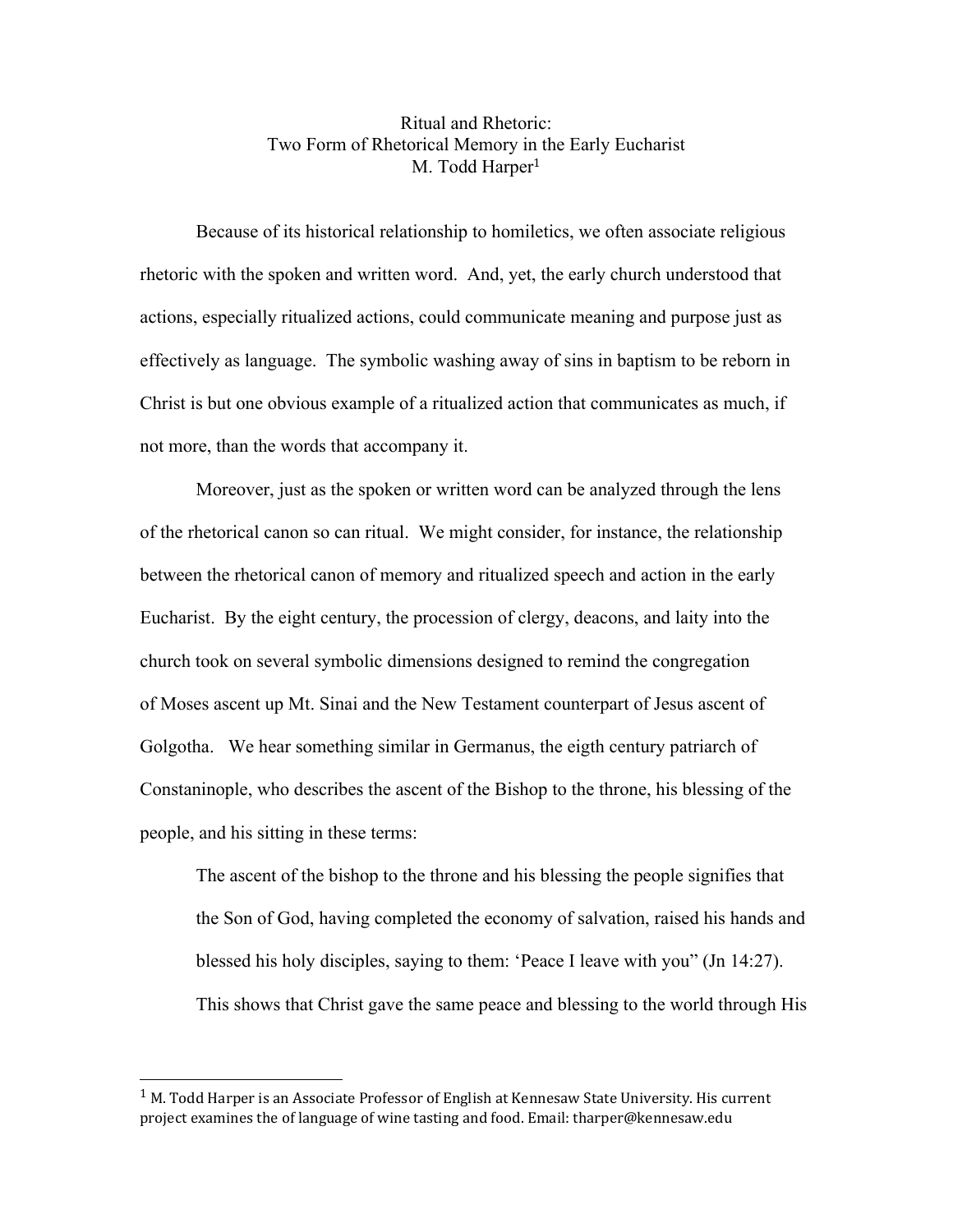disciples. . . . The sitting represents the time when the Son of God raised His body [which He wore] and the sheep which He put upon His shoulder—that is the nature of Adam, which is represented by the omophorion—above any beginning, power, or authority of the higher powers, and brought it to His God and Father. (77)

In many ways, the processional as envisioned by Germanus, encapsulates the very Passion of Chris, reminding the laity of the suffering, crucifixion, and resurrection of Jesus even before a word of the Eucharist prayer is spoken.

Indeed, a slightly more in-depth study of rhetorical memory and ritual can broaden our understanding of religious rhetoric. In the case of the early Eucharist, we can begin to see two different types of rhetorical theories of memory emerge. These are what I call Aristotelian and Platonic memory, which I will discuss in reverse. Aristotle divided memory into two categories, ordinary memory and anamnesis. Aristotle's first category theorizes the manner in which the mind makes an imprint of objects to recall later. Anticipating the later work of Cicero, Quintilian, and the unknown author of the *Rhetorica ad Herennium*, Aristotle understood the nature of mnemonic devices, their ability to make lasting impressions on the mind, and their ability of recall. Later, when Cicero develops this line of thinking, Quintilian, and the *Rhetorica ad Herennium*, elaborate mnemonic systems emerge as student aides for memorizing long speeches and complicated knowledge. A simple example might be the weekly saying of the Apostle's or Nicene Creed. At a time when very few of the laity could read or write, the weekly saying of the Creeds reminded the clergy and laity of the central tenets of the Trinity. Aristotle's second category, anamnesis, focuses on the force with which those objects are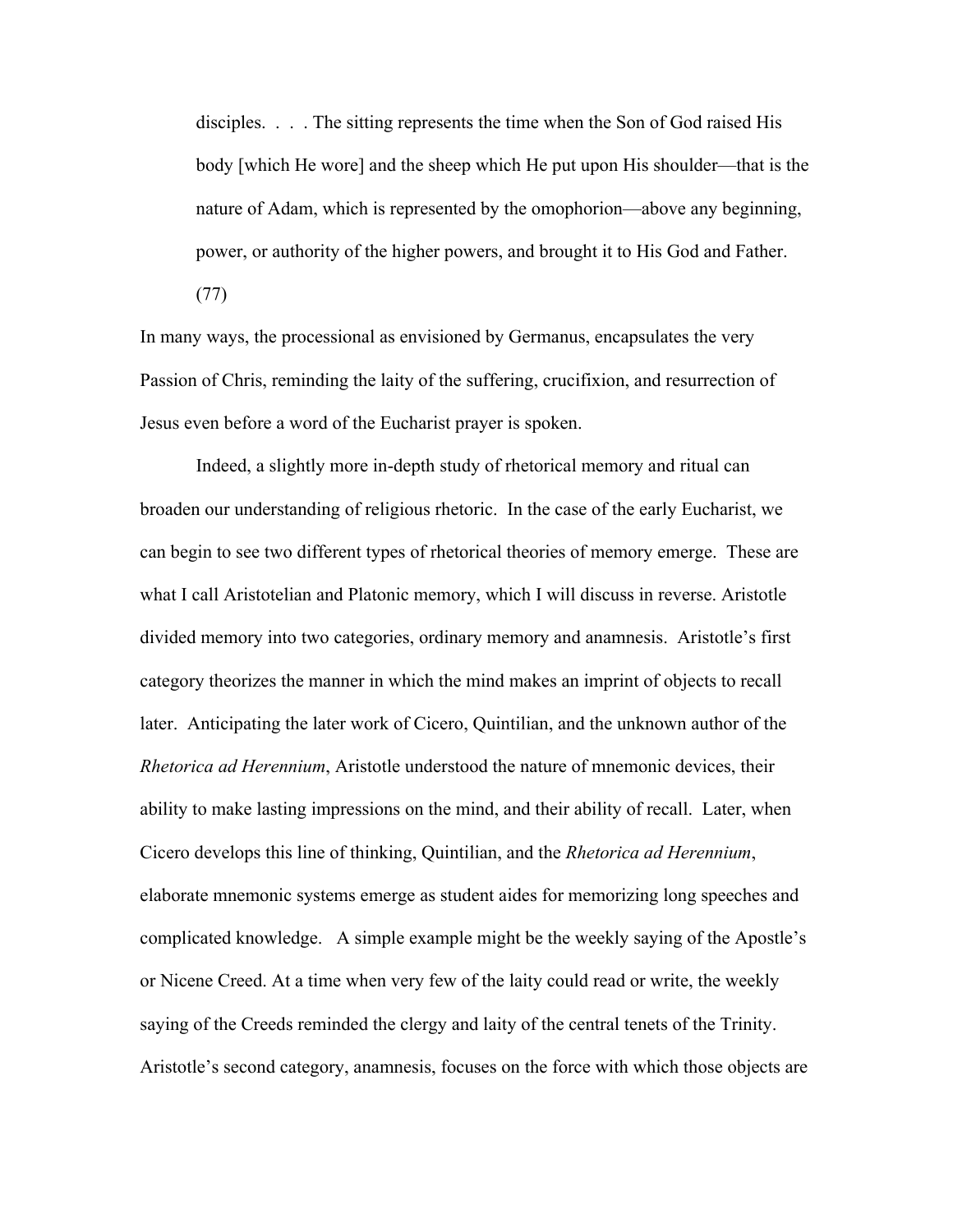imprinted or recalled. He understood that the greater the impression, the more likely the student would be able to recall the memory.

In this tradition—and, I will note here that this is the tradition that is the most developed in classical rhetoric—the emphasis is on using memory as a means for recalling the past into the present. We only need to return to Germanus, who was attempting to unfold the rich symbolism of the Eucharist to the newly baptized. In his discussion of the offering, he notes,

The bread of offering, that is to say, which is purified, signifies the superabundant riches of the goodness of our God, because the Son of God became man and gave Himself as an offering and oblation in ransom and atonement for the life and salvation of the world. He offered Himself as first-fruits and Himself as first-fruits and chosen whole burnt-offering to the God and Father on behalf of the human race, as is written: 'I am the bread which came down from heaven," and "He who eats this bread will live for ever" (651).

Although Germanus seems only to be revealing the meaning behind certain symbols, in actuality he is using those symbols as mnemonic devices to recall important principles of the faith. We can almost hear the question and answer of the catechesis: "What does the bread at the offering symbolize? It symbolizes 'the superabundant riches of the goodness of our God,' the incarnation of God in man through Christ, and the offering of Christ up to sacrifice." Moreover, the symbol and its meaning become rhetorical topoi and commonplaces for recalling important passages from the Gospels, in this case, from John. Indeed, Germanus highlights the relationship between memory and the symbols of the liturgy, stating, "The bread and the chalice are really and truly the memorial of the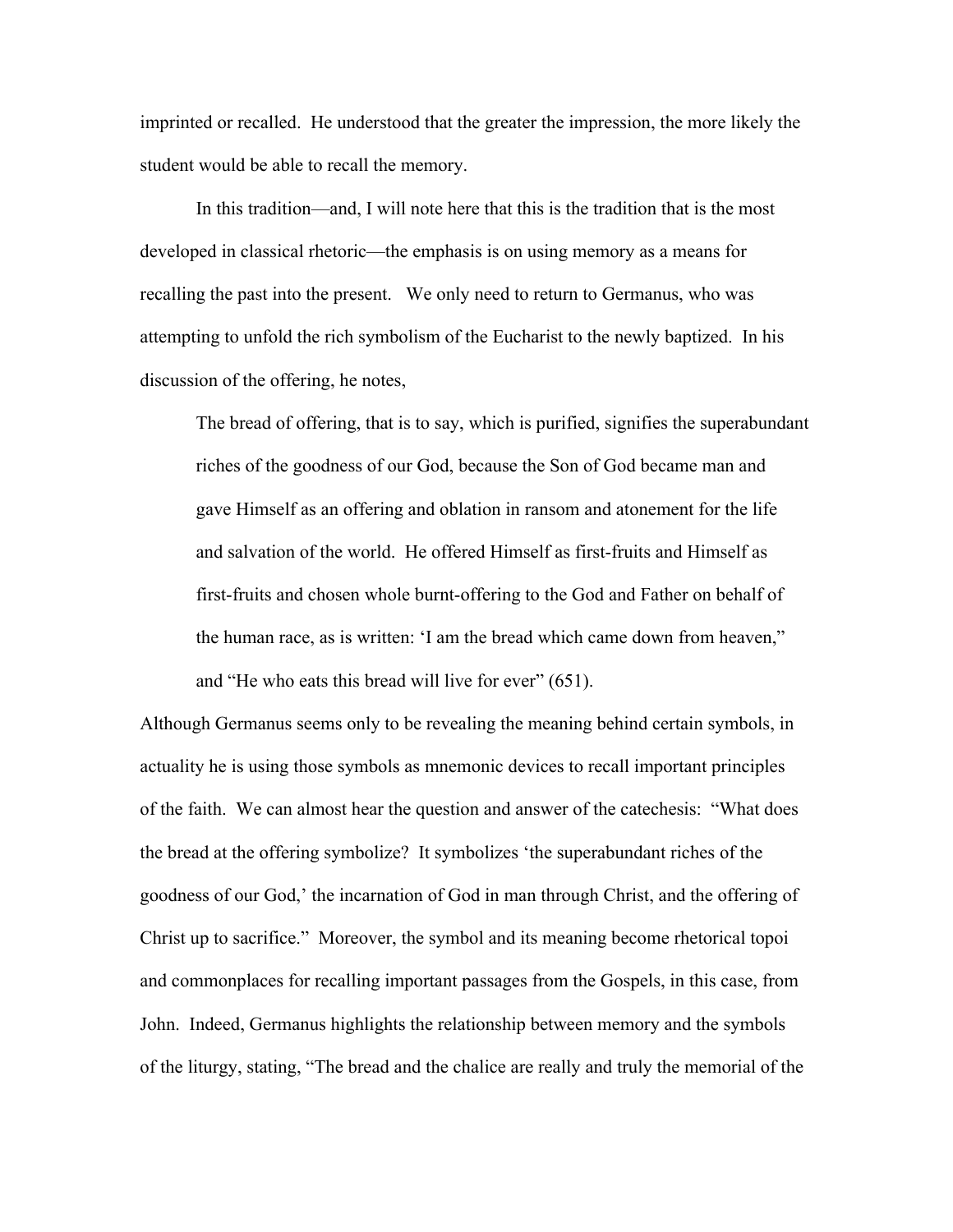mystical supper [the last supper]" (71).

No doubt, those acquainted with classical rhetoric and philosophy will argue that Aristotle's ideas were not original at all, that Aristotle merely built on the previous work of Plato. And, indeed, this is largely, though not altogether, true. In his *Timeaus*, Plato had argued that the mind is like a ball of wax. Some minds, he suggested, are so hard or so soft that they cannot retain anything; other minds are of such a consistency that they are able to retain their imprints for a long time. However, in many of his other works, most notably the Phaedrus and the Meno, Plato describes memory as a metaphysical tool that allows us to recall and even "unearth" truths that have already been present, but have otherwise been necessarily hidden. Through Socrates' telling of the "Myth of the Charioteer," which appears in the *Phaedrus*, Plato suggests that we are born with the ideals already imprinted upon our souls, though, at birth, these imprints remains submerged and hidden from our own self-awareness. It is not until our souls are awaken by love that we realize their presence, and, then, it is only through philosophic discipline that we become fully aware of their presence. Indeed, Socratic dialectics can be viewed as an exercise in memory to recall truths already present.

Although Aristotle and Plato tap into the same philosophic wellspring, they arrive at different conclusions. For Aristotle, memory allows us to make present the past through recollection. Within this schema, language and rhetoric help to facilitate this recollection through a variety of devices, such as the use of symbols to remind us of Christ's passion. Conversely, for Plato, memory allows us to make visible already present, though invisible, truths. Within this schema, language and rhetoric are less facilitators of recollection as they are vehicles for the revelation of truth.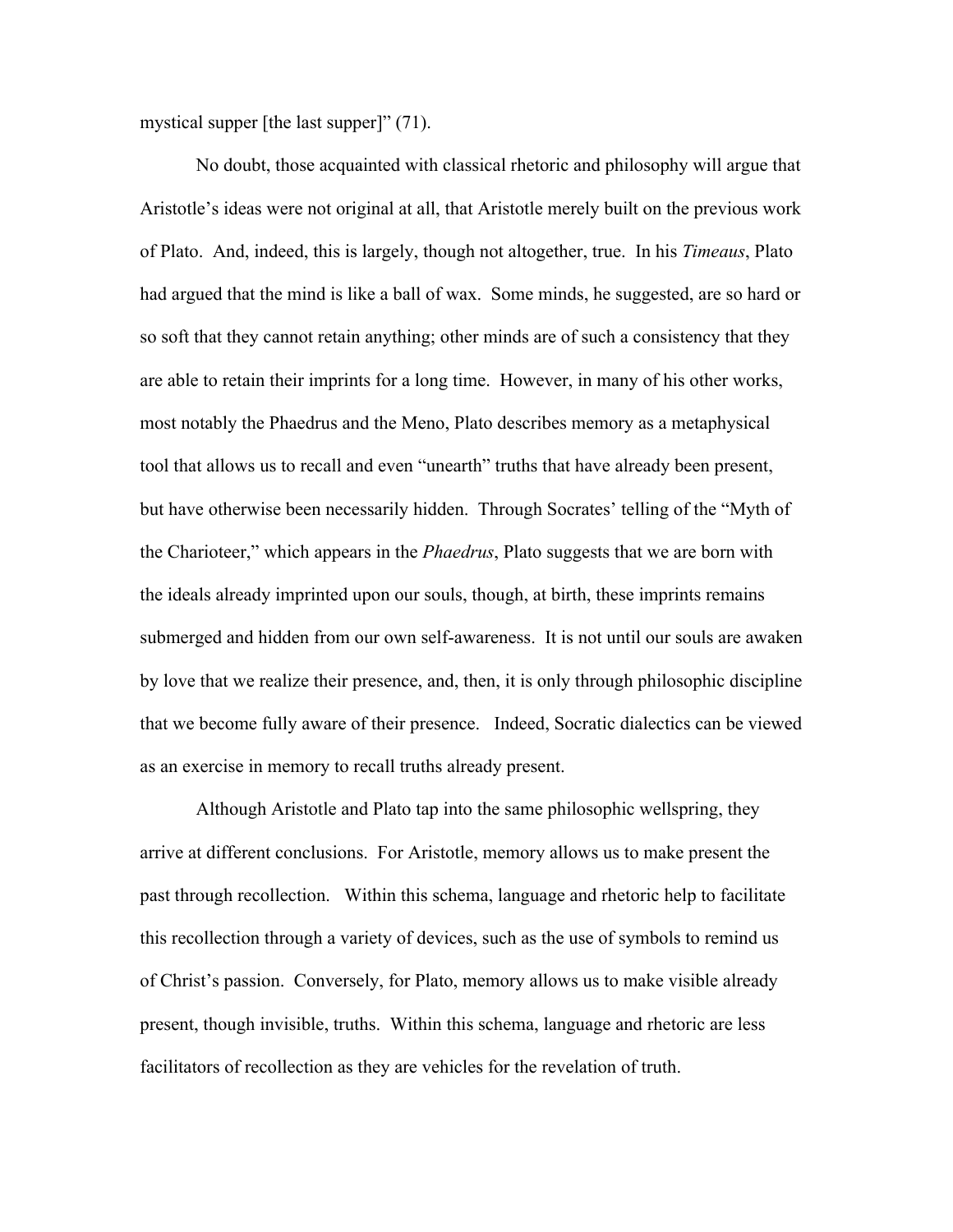We distinctly see this in John Chrysostom's description of the Priest's invoking of the Holy Spirit (liturgical epiclesis) and the repeating of Christ's injunction to "Always do this in the Remembrance of Me" (liturgical anamnesis) in the Eucharistic prayer. For Chrysostom, this is not a "symbolic" act, but a literal one, in which the Holy Spirit descents upon the Host and the truth of Christ's resurrection, once invisible to the congregants, is made visible and present.

There stands the priest, not bringing down fire from Heaven, but the Holy Spirit: and he makes prolonged supplication, not that some flame sent down from on high may consume the offerings, but that grace descending on the sacrifice may thereby enlighten the souls of all, and render them more refulgent than silver purified by fire. Who can despise this most awful mystery, unless he is stark mad and senseless? Or do you not know that no human soul could have endured that fire in the sacrifice, but all would have been utterly consumed, had not the assistance of God's grace been great. (100)

Echoing Plato, Chrysostom believes that the "awful mystery" is always present, but by grace chooses to descent "on the sacrifice" in order to "enlighten the souls of all." For Chrysostom, language (whether it is through speech or action) is less about the trace of something that reminds of its absence and more about a lens that magnifies and clarifies an everlasting presence.

In conclusion, these passages by two early Church fathers suggest the fertile ground for further study of the Eucharist and other forms of Christian ritual as rhetorical devices. By taking one of the least studied of the rhetorical canons, memory, and using it to analyze parts of the Eucharistic prayer, we can begin to see how easily it taps into two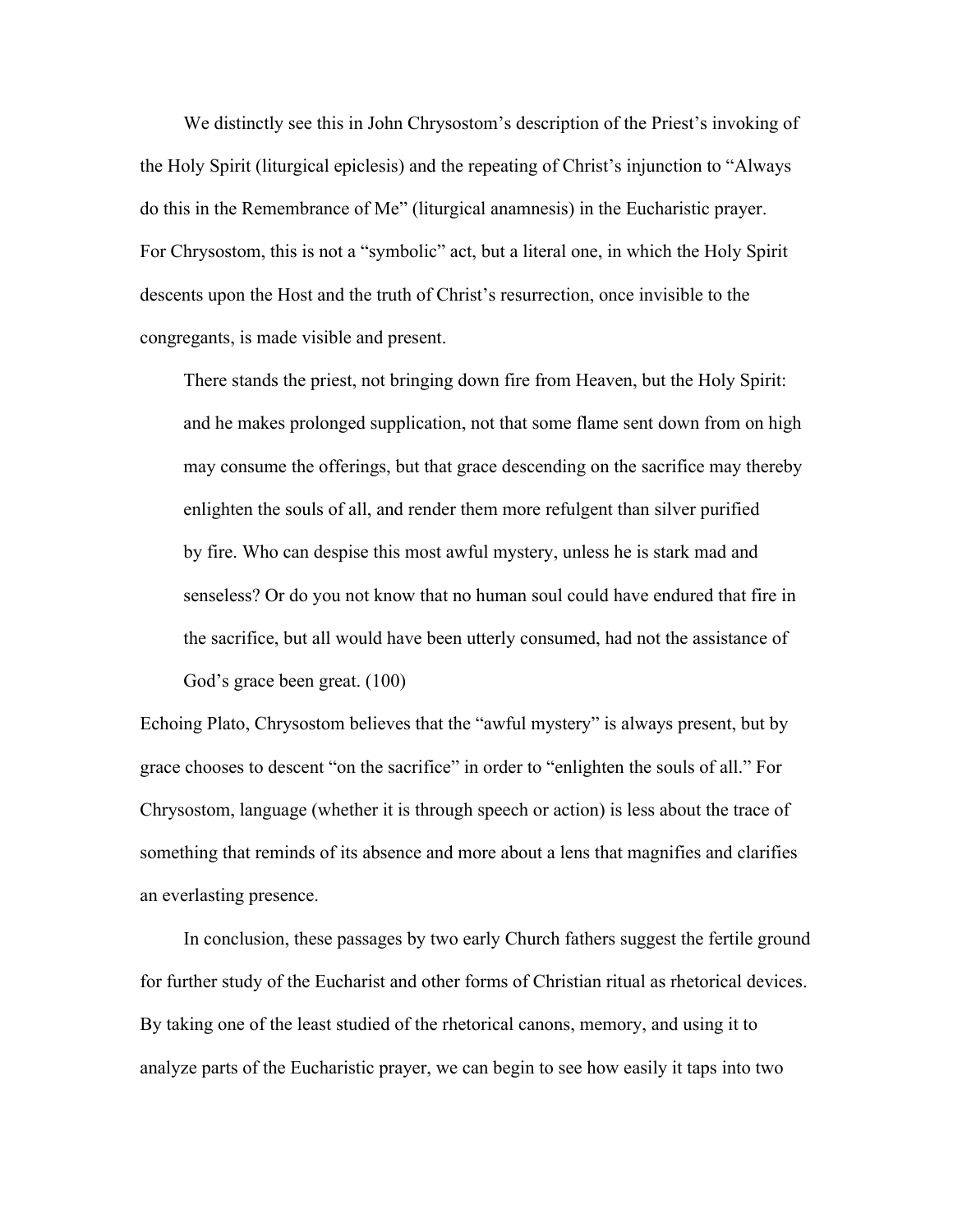classical traditions of memory. And, yet, we only scratch the surface, having only begun to consider how, in this case, rhetorical and liturgical memory reveal different understanding of the role of language to recall the past into the present or to make visible and ever present, yet invisible, truth.

Works Cited

Aristotle. *On Memory and Reminiscence*. Cambridge, England: Cambridge University